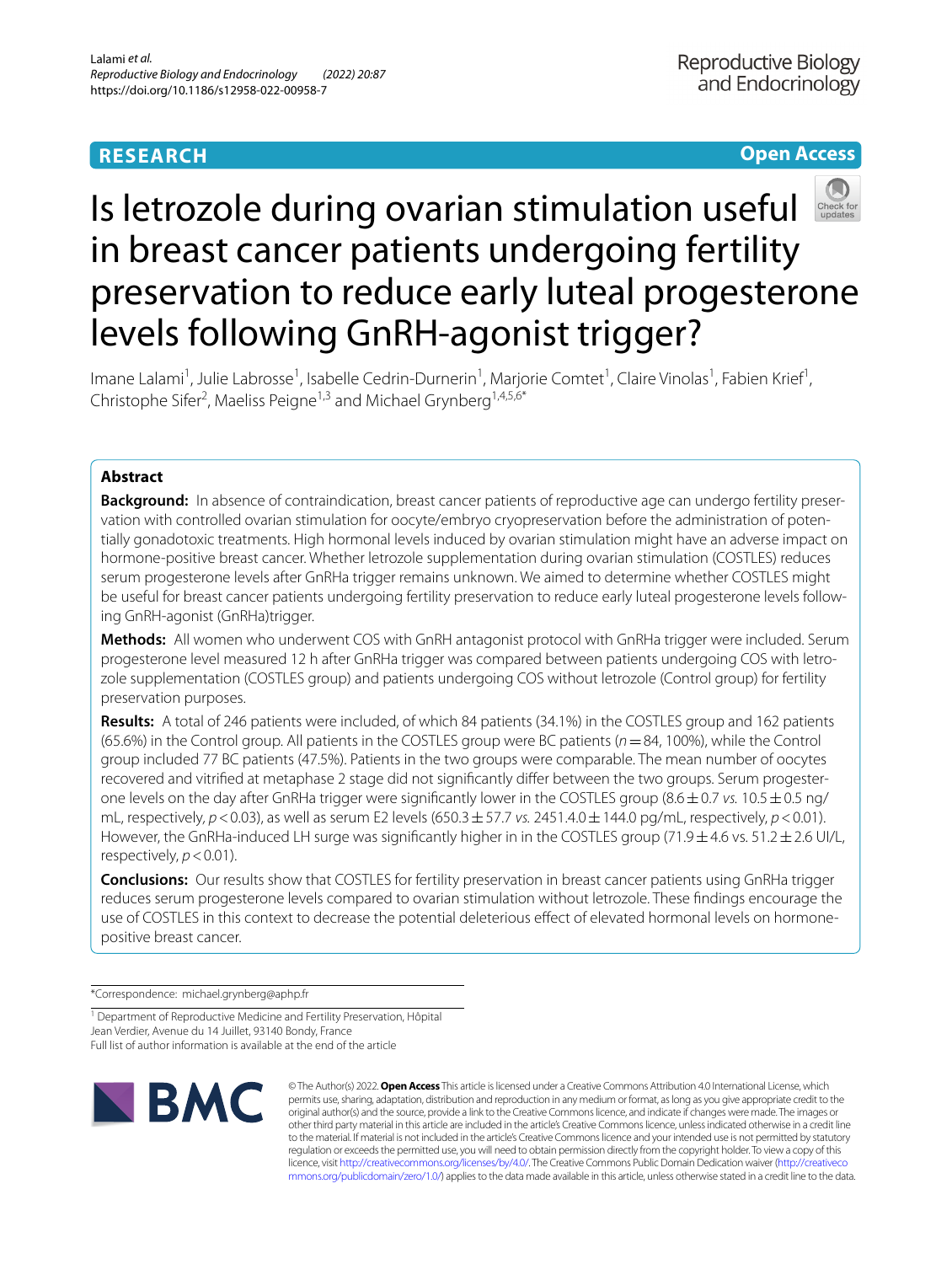**Keywords:** Ovarian stimulation, Progesterone, Cryopreservation, Estrogen, Luteal phase, Luteinizing hormone

## **Background**

Breast cancer (BC) is the most frequent cancer in women of reproductive age [\[1](#page-6-0), [2\]](#page-6-1). Due to substantial advances in treatment and care, the prognosis of young BC patients is constantly improving. The 5-year survival rate of women aged from 15 to 44 years at BC diagnosis reaches 90% [\[3](#page-6-2), [4\]](#page-6-3). Given better prognoses and the tendency to delay childbearing, it is likely that an increasing number of young BC patients will have a pregnancy desire after BC [[5\]](#page-6-4). Nevertheless, systemic cancer treatments such as chemotherapy may transiently or permanently impair the gonadal function and ovarian reserve of these patients, thus impacting their fertility potential [\[6](#page-6-5)[–8](#page-6-6)]. Hence, fertility preservation prior to gonadotoxic treatments has become a key element in the management and care of young cancer patients. Diferent techniques of fertility preservation can be considered, such as oocyte/ embryo cryopreservation after controlled ovarian stimulation (COS), in vitro maturation (IVM) of oocytes, ovarian cortex cryopreservation, or the use of gonadotropin releasing hormone agonist-agonists (GnRHa) during chemotherapy [[9,](#page-6-7) [10](#page-6-8)].

Oocyte cryopreservation after COS is the frst line and most efective method for fertility preservation for postpubertal and adult females prior to cancer treatment in the absence of contraindication [\[11](#page-6-9)]. Since COS induces a 10–20-fold increase in oestradiol (E2) levels that might adversely afect hormone-sensitive diseases [[12](#page-6-10)], specifc protocols associating aromatase inhibitors such as letrozole and gonadotropins have been developed to maintain serum E2 levels within physiological ranges during COS [[13,](#page-7-0) [14](#page-7-1)]. However, in addition to E2 levels, high progesterone levels might also have a deleterious efect on BC [[15–](#page-7-2)[18](#page-7-3)]. Some authors raised the hypothesis of a synergistic efect of progesterone and E2 in BC tumorigenesis, in which the receptor activator of nuclear factor kappa-B ligand (RANKL) signalling pathway may be involved [[15,](#page-7-2) [17\]](#page-7-4). Furthermore, hormonal treatment for menopause combining progesterone and E2 is associated to an increased risk of 26% of BC in women with a history of hysterectomy compared to treatment by E2 only [\[19](#page-7-5)].

Altogether, data on progesterone levels during COS with letrozole supplementation (COSTLES) are scarce. The administration of letrozole during COS does not seem to decrease progesterone levels when using antagonist protocols with hCG trigger [\[20,](#page-7-6) [21\]](#page-7-7). However, whether COSTLES has an effect on progesterone levels in case of antagonist protocols with ovulation trigger by GnRHa remains unknown.

The aim of the present study was to determine whether COSTLES reduces early luteal progesterone levels following GnRHa trigger in BC patients undergoing fertility preservation.

## **Methods**

## **Patients**

All women undergoing COS for fertility preservation using an antagonist protocol with GnRHa trigger between July 2014 and December 2019 at University Hospital Jean Verdier (France) were included in this retrospective analysis. Patients who had received additional letrozole during the procedure were included in the COSTLES group, while patients who had not received letrozole were included in the Control group. Patients aged below 18 years old or above 42 years old, those who had undergone another type of fertility preservation, cases of metastatic disease and absence of patient consent available were excluded. The study was approved by the institutional review board (CLEA 2021–189) and led according to ethical rules regarding research on patients. For all BC patients, oncologic approval to perform ovarian stimulation for fertility preservation purposes was obtained.

## **Ovarian stimulation protocol**

In both groups, ovarian stimulation was performed using a GnRH antagonist protocol and administration of recombinant follicle-stimulating hormone (recFSH) (Follitropin alpha; Gonal-F1, Merck-Serono Pharmaceuticals, France). Exogenous FSH therapy was initiated at a dose ranging from 150 to 450 IU/day, S.C, determined according to the age of the patient, body mass index (BMI), serum anti-Müllerian hormone (AMH) levels and antral follicle count (AFC). For BC patients, fertility preservation was initiated either before or after surgery, prior to systemic treatments. Random-start protocols were specifcally performed according to the phase of the menstrual cycle. Follicular phase was defned by serum progesterone levels<1.0 ng/mL and absence of antral follicle>12 mm in diameter on ultrasound scan. In these situations, recFSH was administered for at least 5 days at initial dosage. From the Day 6 of recFSH therapy onwards, daily recFSH doses were adjusted according to serum E2 levels and/or the number of growing follicles. GnRH antagonist (Ganirelix, Orgalutran1 0.25 mg, S.C, MSD Pharmaceuticals, France) was initiated to prevent a premature LH surge, at Day 6 of gonadotropin stimulation in most cases. Luteal phase was defned by serum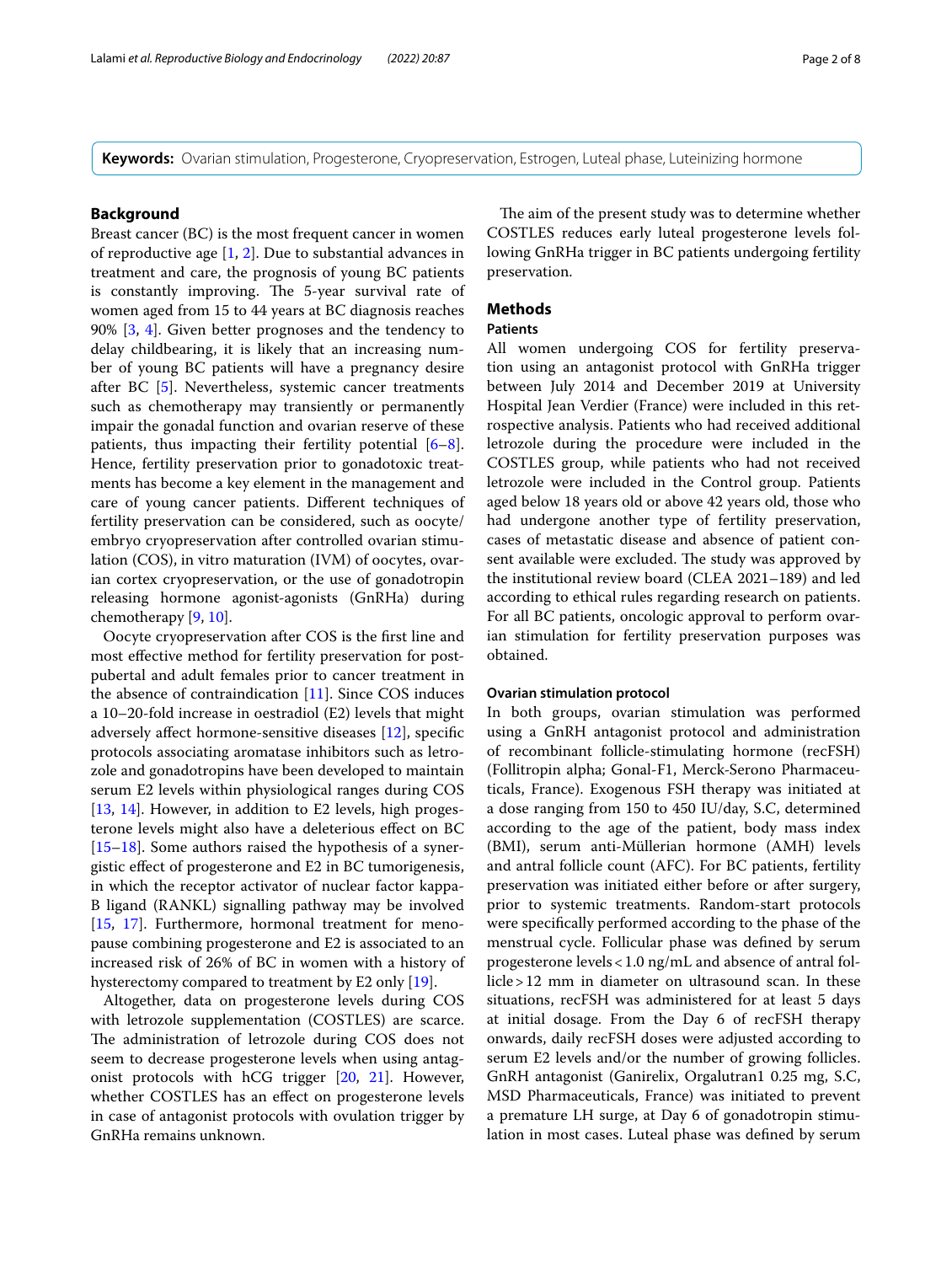progesterone levels>3.0 ng/mL. For these patients, recFSH was administered in combination with GnRH antagonists for 5 days and further adjusted according to E2 and/or the number of growing follicles.

In the COSTLES group, administration of letrozole (Femara, Novartis Pharma, 5 mg/day orally) was started on the same day as recFSH and stopped on the day of GnRHa trigger. In all patients, GnRHa alone (triptorelin 0.1 mg, Decapeptyl, Ipsen Pharmaceuticals, 0.2 mg, S.C.) was used for fnal oocyte maturation and ovulation trigger. Ovulation was triggered when at least 3 preovulatory follicles (16–22 mm in diameter, mean of two orthogonal diameters) were observed on ultrasound scan. As previously described by our team, ovulation trigger was performed on follicles 2–3 mm larger in COSTLES cycles compared to non-COSTLES cycles [\[13](#page-7-0), [22](#page-7-8)]. Vaginal ultrasound-guided oocyte retrieval was performed 36 h after ovulation trigger using local anaesthesia and/ or sedation. In accordance with patient desire and medical advice, oocyte and/or embryo (Day 2, Day 3 or Day 5) cryopreservation was performed.

## **Ultrasound scans and hormonal measurements**

Ovarian reserve and cycle phase were assessed for each patient by ultrasound scan (AFC) and a blood sample measuring serum AMH and progesterone levels. Once COS was started, each patient underwent regular monitoring by ovarian ultrasound scan and blood samples until the day of ovulation trigger by GnRHa. Serum progesterone, LH and E2 levels were measured 12 h after ovulation trigger by GnRHa. Hormonal measurements were performed using commercially available chemoluminescence immunoassays with an automated Elecsys immunoanalyser (ECLIA, Roche Diagnostics, Meylan, France). The sensitivity of the assay was  $5$  pg/mL for E2, 0.03 ng/mL for progesterone, and 0.07 IU/L for LH. Intra- and inter-assay coefficients of variation were, respectively, 5 and 10% for E2, 3% and 5% for progesterone, and 2.3% and 2.6% for LH. Ovarian ultrasound scans were performed using a 5.0–9.0 MHz multi-frequency transvaginal probe (Voluson 730 Expert1, General Electric Medical Systems, Paris, France).

## **Statistical analysis**

The primary endpoint was the progesterone level the morning after GnRHa trigger. Secondary endpoints were: serum LH levels following GnRHa trigger; serum E2 levels following GnRHa trigger; progesterone, LH and E2 levels according to the stimulation start phase (follicular phase/luteal phase); and number of mature oocytes.

Data were expressed in terms of frequencies and percentages or by mean values $\pm$ standard deviations (SD). Depending on their distribution, Student or Mann–Whitney tests were used to analyze continuous variables. Statistical analysis was performed using XLSTAT 2019 (Addinsoft, Paris, France) on Microsoft Windows 10. *P*-value < 0.05 was considered statistically signifcant.

## **Results**

## **Patient and cycle characteristics**

A total of 246 patients were included in the analysis, of which 84 patients (34.1%) in the COSTLES group and 162 patients (65.6%) in the Control group (Fig. [1](#page-3-0)). All patients in the COSTLES group were BC patients  $(n=84, 100\%)$ . In the Control group, 77 patients were BC patients (47.5%). Indications of FP for the other patients of the Control group are detailed Table [1](#page-3-1).

Among BC patients, 122 (75.8%) tumors were positive for estrogen and/or progesterone receptors, while 39  $(24.2%)$  triple negative BC. The majority of BC  $(97.5%)$ was classifed T1 or T2 according to TNM classifcation. Distribution was similar between both groups (Table [2\)](#page-3-2).

In the Control group, a majority of patients (*n*=62/162) had undergone fertility preservation in a cancer context other than BC (blood cell, gastrointestinal, nervous system or cervical cancer, or ovarian borderline tumors), while a minority were cases of fertility preservation for endometriosis  $(n=9/162)$  or another benign gynaecologic pathology  $(n=14/162)$ .

Patients in the COSTLES group and Control group were comparable in terms of age, BMI, AMH levels, AFC and COS characteristics (duration of stimulation, total dose of gonadotropins). The mean number of oocytes recovered  $(14.2 \pm 0.7 \text{ vs. } 14.1 \pm 0.9 \text{ oocytes, respectively.}$ tively) and vitrified at metaphase 2 stage  $(10.1 \pm 0.6 \text{ vs.})$  $10.0 \pm 0.7$  oocytes) did not significantly differ between the two groups (Table [3\)](#page-3-3).

## **Outcomes**

Serum progesterone levels were signifcantly lower in the COSTLES group the morning after GnRHa trigger compared to the Control group  $(8.6 \pm 0.7 \text{ vs. } 10.5 \pm 0.5 \text{ ng}/$ mL, respectively,  $p < 0.03$ ). As expected, the morning after GnRHa trigger, serum E2 levels were also signifcantly lower in the COSTLES group  $(650.3 \pm 57.7 \text{ vs.}$ 2451.4.0 ± 144.0 pg/mL, respectively,  $p < 0.01$ ). However, the GnRHa-induced LH surge was signifcantly higher in the COSTLES group compared to the Control group  $(71.9 \pm 4.6 \text{ vs. } 51.2 \pm 2.6 \text{ IU/L}, \text{ respectively, } p < 0.01)$ (Fig. [2\)](#page-4-0).

When analyzing hormonal levels according to the stimulation starting phase, serum progesterone levels after GnRHa trigger did not signifcantly difer in the COSTLES group whether COS had been started in the follicular or luteal phases  $(8.5 \pm 0.8 \text{ vs. } 8.3 \pm 1.3,$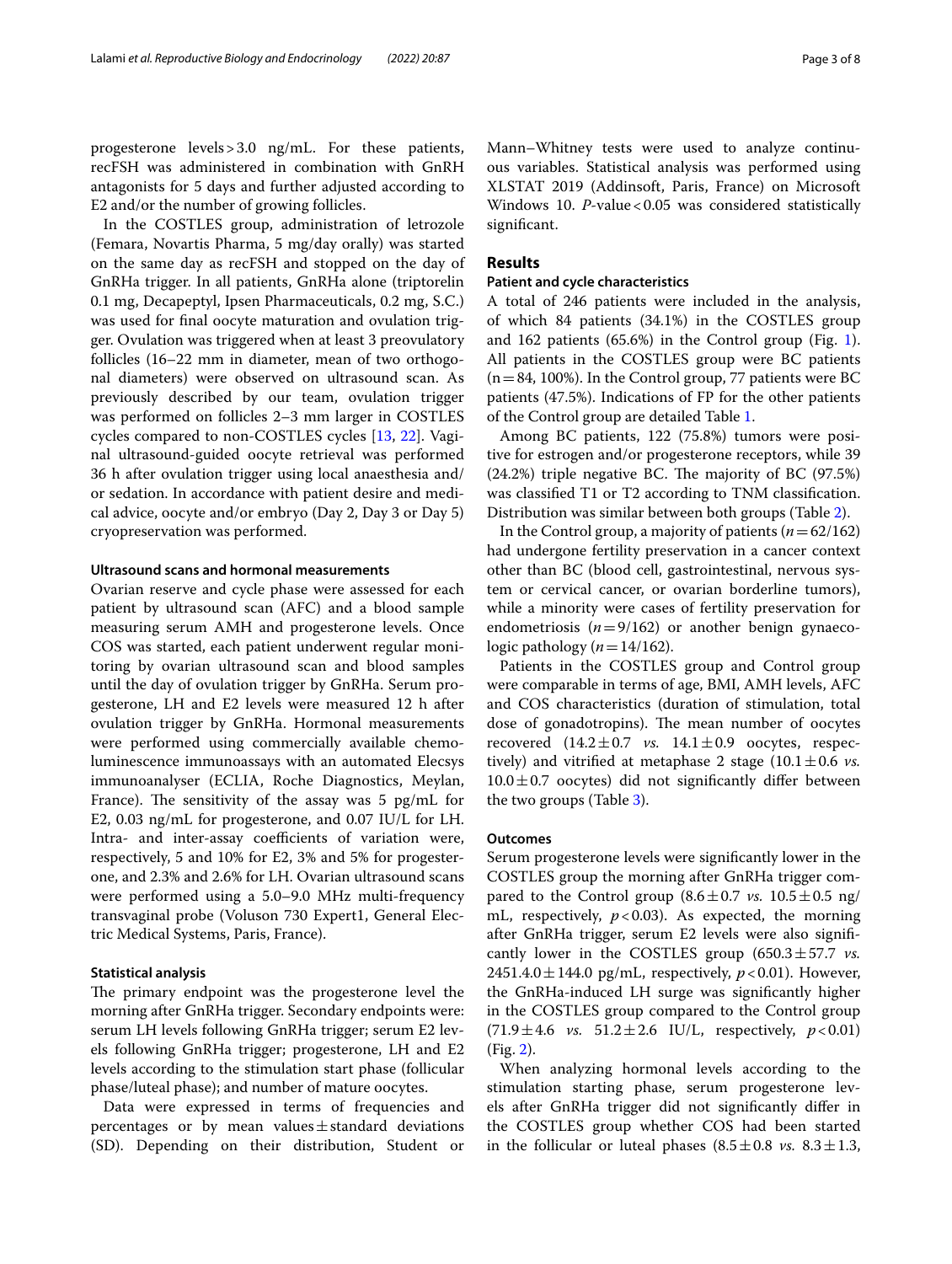

## <span id="page-3-1"></span><span id="page-3-0"></span>**Table 1** Indications of fertility preservation in the Control group

| Indications of fertility preservation    | n (%)     |  |
|------------------------------------------|-----------|--|
| Breast cancer patients with no letrozole | 77 (47.5) |  |
| Premature ovarian insufficiency          | 45 (27.8) |  |
| Endometriosis                            | 25(15.4)  |  |
| Auto-immune disease                      | 15(8.6)   |  |

<span id="page-3-2"></span>**Table 2** Tumor characteristics for breast cancer patients in COSTLES group and control group

| <b>Tumor characteristics</b> | <b>COSTLES</b> group<br>$n = 84$ | Control group $n = 77$ |
|------------------------------|----------------------------------|------------------------|
| ER and/or PR positive        | 63 (75.0%)                       | 59 (76.6%)             |
| $T1/T2*$                     | 82 (97.6%)                       | 75 (97.4%)             |
| <b>BRCA</b> positive         | 7(8.3%)                          | 5(6.5%)                |

Abbreviations: *ER* estrogen receptor, *PR* progesterone receptor

\* according to TNM classifcation

## <span id="page-3-3"></span>**Table 3** Patient and cycle characteristics

|                                               | COSTLES group Control group |                 | <i>p</i> -value |
|-----------------------------------------------|-----------------------------|-----------------|-----------------|
|                                               | $n = 84$                    | $n = 162$       |                 |
| Age (years) <sup>a</sup>                      | $31.7 \pm 0.4$              | $32.7 + 0.5$    | 0.17            |
| BMI (kg/m2) <sup>a</sup>                      | $23.6 \pm 0.5$              | $23.4 \pm 0.4$  | 0.73            |
| Antral follicle count <sup>a</sup>            | $22.0 \pm 1.7$              | $22.2 \pm 1.0$  | 0.93            |
| $AMH$ (ng/mL) <sup>a</sup>                    | $2.6 \pm 0$                 | $23.1 \pm 0.3$  | 0.18            |
| GnRH antagonist starting<br>day <sup>a</sup>  | $5.9 \pm 0$                 | $255.8 \pm 0.1$ | 0.64            |
| number of days of<br>stimulation <sup>a</sup> | $10.4 + 0$                  | $210.8 + 0.2$   | 0.10            |
| Total FSH dose (IU) <sup>a</sup>              | $2981 \pm 237$              | $3168 \pm 252$  | 0.30            |
| Number of oocytes<br>recovered <sup>a</sup>   | $14.2 \pm 0.7$              | $14.0 \pm 0.8$  | 0.91            |
| Ocytes <sup>a</sup>                           | $10.1 \pm 0.6$              | $11.1 \pm 0.7$  | 0.28            |
| Number of frozen<br>embryos <sup>a</sup>      | $7.0 \pm 4.3$               | $4.2 \pm 2.9$   | 0.20            |

Abbreviations: *AMH* anti-Müllerian hormone, *BMI* body mass index, *GnRH* gonadotropin releasing hormone, *IU* international unity, *SD* standard deviation  $a$  mean  $\pm$  S

respectively,  $p=0.9$ ) but was significantly higher when COS had been started in the luteal phase in the Control group  $(13.6 \pm 0.6 \text{ vs. } 9.7 \pm 1.3 \text{ respectively, } p = 0.005)$ . Serum E2 levels were signifcantly higher when COS had been started in the follicular phase in the COSTLES group (752 $\pm$ 71.3 *vs.* 351 $\pm$ 44.5 pg/mL,  $p$ =0.003) and did not difer in the Control group. No signifcant diference was observed concerning LH levels according to the

stimulation starting phase in the COSTLES group nor the Control group (Fig. [3](#page-4-1)).

## **Discussion**

Our analysis shows that, in patients undergoing COS with GnRHa trigger in a fertility preservation context, COS with letrozole supplementation (COSTLES) is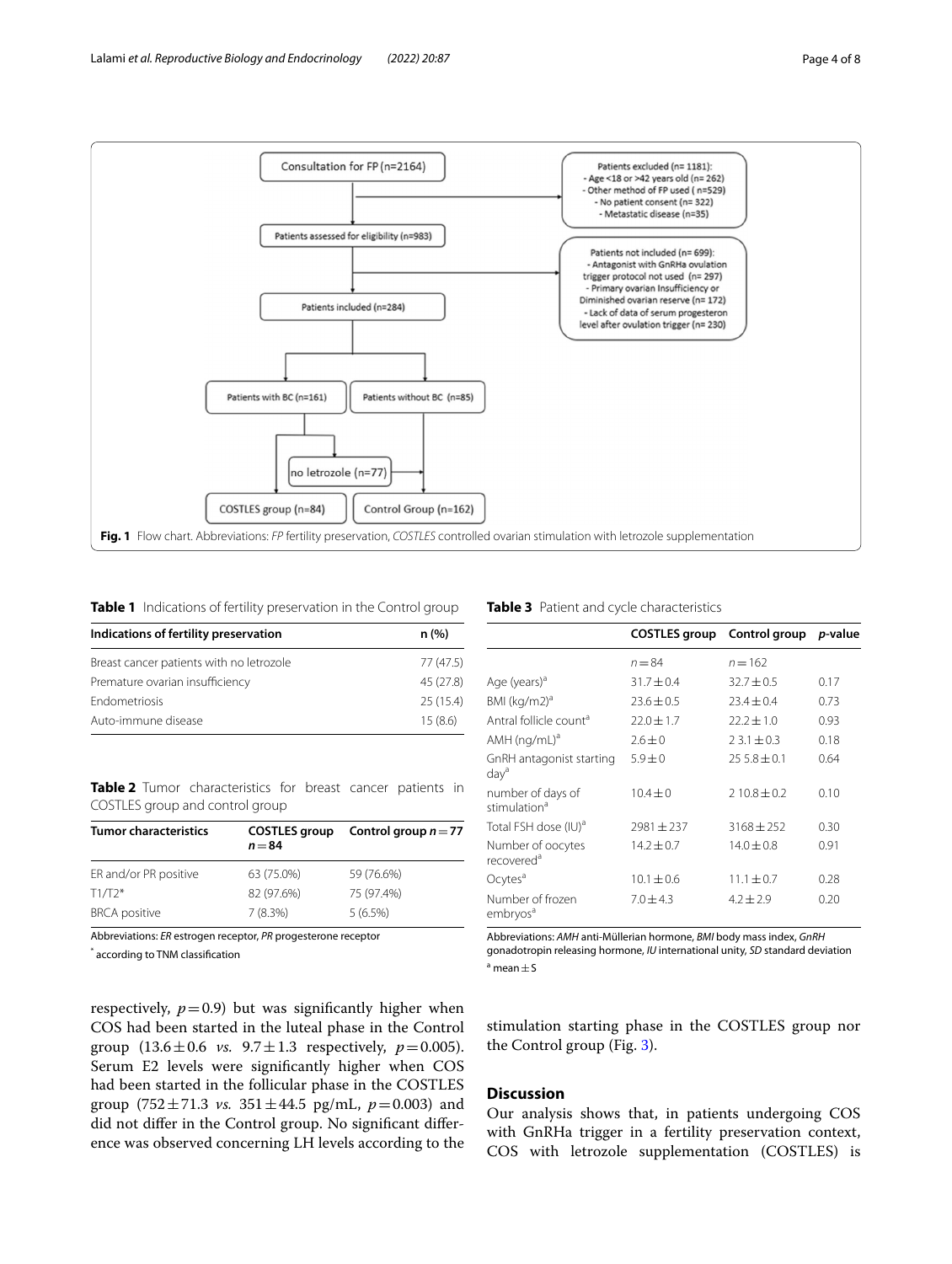

<span id="page-4-1"></span><span id="page-4-0"></span>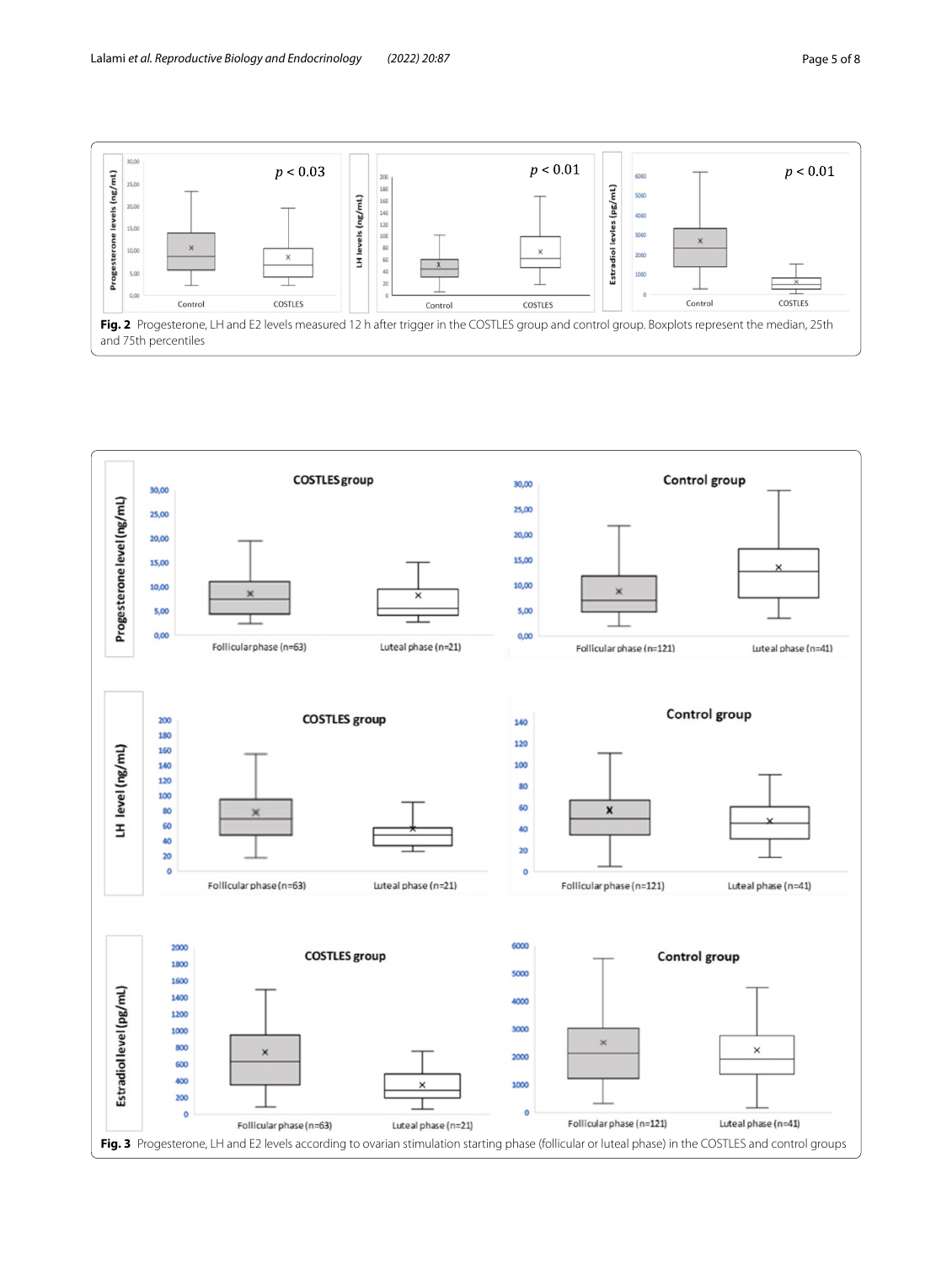associated to signifcantly lower progesterone levels the day after GnRHa trigger compared to COS with no letrozole. E2 levels were also signifcantly lower in case of letrozole administration compared to without.

To our knowledge, our study is the frst to report data on progesterone levels in COSTLES and GnRHa trigger in a large cohort. A previous retrospective observational study reporting 3 cases of fertility preservation patients suggested that progesterone levels were higher after ovarian stimulation with letrozole in the middle luteal phase [[21\]](#page-7-7), but in one case, recombinant hCG had been used to trigger ovulation. Moreover, a long GnRHa following trigger (24 to 48 h) had been administered, which may have induced a "flare-up" effect by stimulating progesterone production by the corpus luteum. A prospective observational study of 42 patients assessing progesterone levels on the day of hCG trigger, the day of oocyte retrieval, and 3 and 8 days after oocyte retrieval reported that progesterone levels were similar at all times between letrozole-associated COS and COS without letrozole administration [\[20\]](#page-7-6). However, contrarily to our study, all patients had been triggered with recombinant hCG. Altogether, data on progesterone levels in this specifc context are scarce and studies so far were performed on small efectives. Furthermore, despite the fact that GnRHa trigger is the most used and recommended in clinical practice in this context, studies so far were based on patients who had received hCG trigger and/or supplementary treatments during or after stimulation which could induce bias.

Lower progesterone levels after GnRHa trigger compared to hCG trigger may be explained by the fact that the use of GnRHa trigger removes the GnRH antagonist from the GnRH receptor and induces a release of endogenous LH and FSH. LH has a shorter half-life than exogenous hCG, thus resulting in a lower luteotropic stimulation with faster luteolysis and lower serum progesterone levels [\[23](#page-7-9), [24\]](#page-7-10). In COSTLES, lower progesterone levels might be further explained by an increase in progesterone metabolism due to the endogenous inhibition of E2 synthesis. Indeed, letrozole inhibits aromatase that converts androgens into E2, resulting in a decrease in E2 synthesis. In ovarian steroidogenesis, E2 inhibits two enzymes of cytochrome P450 C17 17 α-hydroxylase and 17,20 lyase that metabolizes progesterone to androgens[\[25](#page-7-11)]. Hence, lower E2 levels may induce a lower inhibition of these two enzymes, resulting in lower progesterone levels  $[25]$  $[25]$ . As such, patients with aromatase deficiency have signs of hyperandogenism [\[26](#page-7-12)]. Finally, the higher LH surge in case of letrozole supplementation might stimulate the progesterone metabolism into androgens by its action on cytochrome P450 C17. Indeed, LH could inhibit TGF beta which is a powerful inhibitor of the P450 C17 enzyme that metabolizes progesterone in androgen [[27–](#page-7-13)[29\]](#page-7-14).

As expected, E2 levels one day after GnRHa trigger were significantly lower in the COSTLES group. Thus, the higher LH surge following GnRHa administration in the COSTLES group may be associated to a weaker negative feed-back of E2 on the hypothalamic-pituitary axis. The mean number of oocytes recovered and vitrified at metaphase 2 stage were similar in both groups, as related by Oktay et al*.* [\[13](#page-7-0)]. In our subgroup analysis of hormone profle according to stimulation starting phase (follicular or luteal), progesterone was signifcantly higher in case of luteal phase stimulation start in the Control group, with no difference in LH levels. These results are consistent with previous studies observing a correlation between progesterone levels at the end of the follicular phase and levels of progesterone after trigger by GnRHa [[30](#page-7-15)]. E2 levels are similar with results of Pereira et al*.* [[31\]](#page-7-16) comparing standard stimulations and random start, in which E2 levels after triggering were similar regardless of the early stage of the stimulation phase (1781 versus 1784 pg/ mL). In the COSTLES group, progesterone and LH levels were not signifcantly diferent depending on the stimulation start phase. Nevertheless, the E2 levels were signifcantly diferent with higher levels when COS was started in the follicular phase.

So far, safety data using COSTLES in BC patients are reassuring. Indeed, a prospective controlled study including 337 BC patients, of which 120 had COSTLES for FP prior to chemotherapy, reported no increased risk of recurrence after a mean follow-up of 5.0 years in case of COSTLES compared to BC patients in which no FP had been performed [\[32\]](#page-7-17). Similarly, Azim et al's analysis of 215 BC patients, of which 79 had COSTLES, suggested that COSTLES did not adversely afect the risk of reccurrence nor survival outcomes compared to controls after a median follow-up of 23.4 months [\[33](#page-7-18)]. Furthermore, the use of a GnRHa trigger in COSTLES cycles appears to have other advantages, as it was shown to signifcantly reduce the risk of ovarian hyperstimulation syndrome (OHSS) compared to hCG trigger in 129 BC patients undergoing COS for FP purposes  $(p=0.032)$  [[34\]](#page-7-19). Consistently, Oktay et al. reported that the incidence rate of OHSS was lower in COSTLES cycles of BC patients triggered by GnRHa compared to hCG [[35\]](#page-7-20). In all, although there is no clinical evidence suggesting that the brief elevation of progesterone levels after hCG trigger impairs the survival of BC patients, it seems that the use of GnRHa trigger should be used in COSTLES cycles given its advantages and the reassuring safety data available so far.

Some limitations should be considered when interpreting results of our study. Progesterone levels were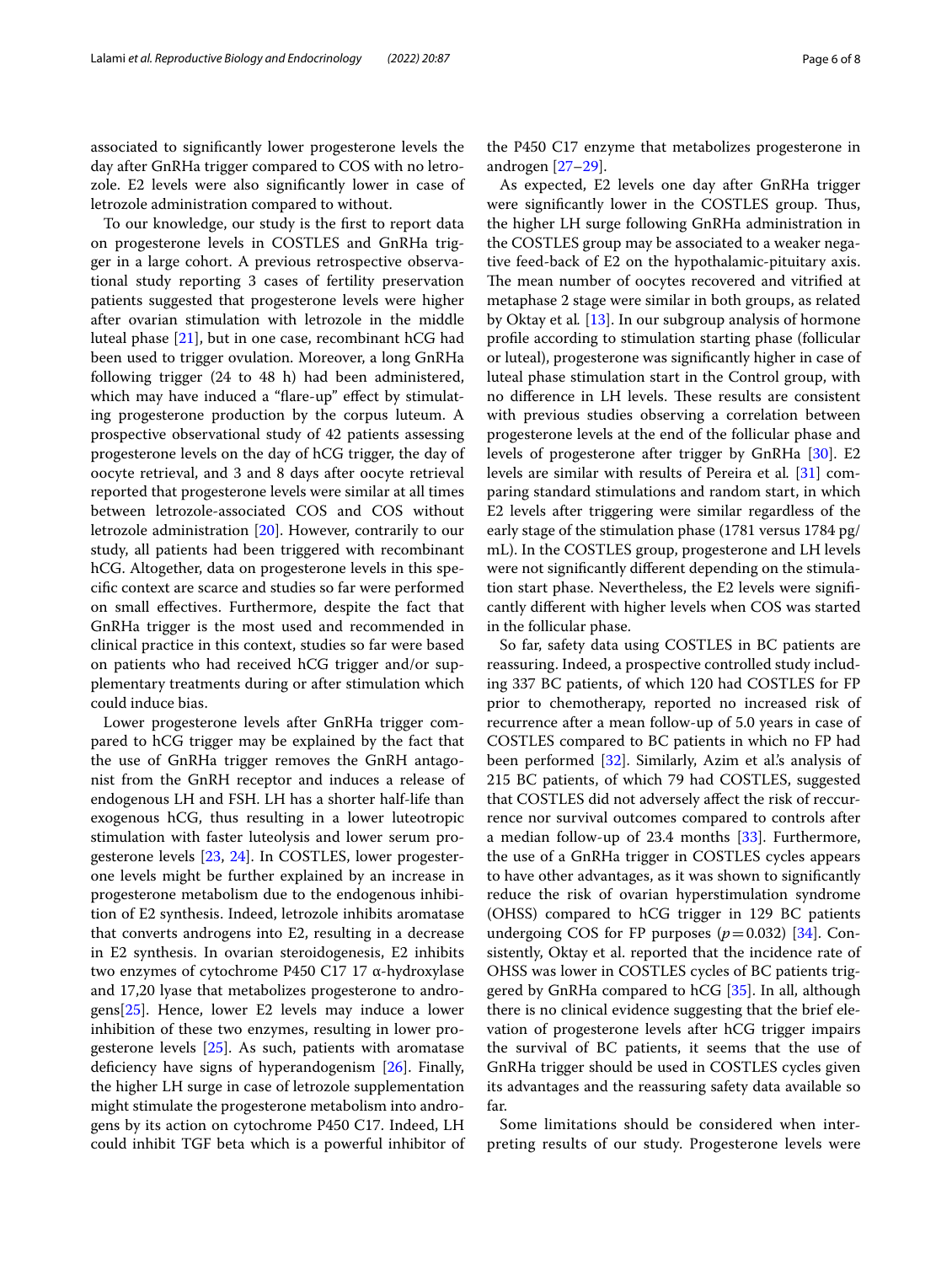only assessed once, the morning after GnRHa trigger. Hence, our results show that progesterone levels are lower on the day after GnRHa trigger but do not contribute to whether progesterone levels remain consistently lower afterwards. Hence, further studies with several monitoring of progesterone levels would be of interest to confrm our results. Nevertheless, progesterone synthesis is known to increase in the early phase after triggering. Moreover, according to the study by Vuong et al*.* [[36](#page-7-21)], progesterone levels assessed 12 h after recombinant hCG are correlated with progesterone in the mid-luteal phase. Thus, we can assume that progesterone levels in our study might be extrapolated to progesterone levels during the following days in mid-luteal phase. Larger efectives are also required to confrm results of our analysis on hormonal levels depending on the phase during which COS was started.

## **Conclusions**

Altogether, as progesterone levels may have an adverse impact on hormone-sensitive diseases such as BC, our study suggests that progesterone levels after COS are signifcantly lower on the day after GnRHa trigger when concomitant letrozole is administered compared to traditional COS with no letrozole. These findings are of particular importance for patients undergoing fertility preservation in this context in order to maximize the chances of fertility preservation success while preventing a potential deleterious efect on the disease. Further studies are warranted to confrm our results and understand their underlying mechanisms.

#### **Abbreviations**

BC: Breast cancer; COS: Controlled ovarian stimulation; IVM: In *vitro* maturation; GnRHa: Gonadotropin releasing hormone agonist-agonists; E2: Oestradiol; RANKL: Nuclear factor kappa-B ligand; COSTLES: Controlled ovarian stimulation with letrozole supplementation; RecFSH: Recombinant follicle-stimulating hormone; BMI: Body mass index; AMH: Anti-Müllerian hormone; AFC: Antral follicle count.

#### **Acknowledgements**

None

## **Author's contributions**

Wrote the paper: IL, JL, MG. Proofread English text: JL. Conceived and designed the study: MC, CS, ICD, MP, MG. Analyzed the data: ICD. Contributed to materials/analysis tools: FK, CV, MP. All authors read and approved the fnal manuscript.

## **Funding**

The authors have no funding source to declare.

## **Availability of data and materials**

All data generated or analysed during this study are included in this published article.

## **Declarations**

#### **Ethics approval and consent to participate**

The study was approved by the institutional review board (CLEA 2021–189) and conducted according to ethical rules regarding research on patients. For all breast cancer patients, oncologic approval to perform ovarian stimulation for fertility preservation purposes was obtained.

## **Consent for publication**

Not applicable.

#### **Competing interests**

The authors declare that they have no competing interests.

#### **Author details**

<sup>1</sup> Department of Reproductive Medicine and Fertility Preservation, Hôpital Jean Verdier, Avenue du 14 Juillet, 93140 Bondy, France. <sup>2</sup> Department of Cytogenetic and Reproductive Biology, Hôpital Jean Verdier, Avenue du 14 Juillet, 93140 Bondy, France.<sup>3</sup> University Sorbonne Paris Nord, Paris 13, 93022 Bobigny, France. 4 Department of Reproductive Medicine and Fertility Preservation, Hôpital Antoine Béclère, 157, rue de la Porte de Trivaux, 92140 Clamart, France. 5 <sup>5</sup>University Paris-Sud, Université Paris Saclay, 94276 Le Kremlin Bicêtre, France. Unity Inserm U1133, University Paris-Diderot, 75013 Paris, France.

## Received: 12 March 2022 Accepted: 26 May 2022 Published online: 11 June 2022

#### **References**

- <span id="page-6-0"></span>1. DeSantis C, Siegel R, Bandi P, Jemal A. Breast cancer statistics, 2011. CA Cancer J Clin. 2011;61(6):409–18.
- <span id="page-6-1"></span>2. Partridge AH, Gelber S, Peppercorn J, Ginsburg E, Sampson E, Rosenberg R, et al. Fertility and Menopausal Outcomes in Young Breast Cancer Survivors. Clin Breast Cancer. 2008;8(1):65–9.
- <span id="page-6-2"></span>3. INCA - Les cancers en France [Internet]. [cited 2021 Jan 17]. Available from: [https://www.e-cancer.fr/ressources/cancers\\_en\\_france/#page](https://www.e-cancer.fr/ressources/cancers_en_france/#page=64)=64
- <span id="page-6-3"></span>4. Breast cancer survival statistics [Internet]. Cancer Research UK. 2015 [cited 2021 Jan 23]. Available from: [https://www.cancerresearchuk.org/health](https://www.cancerresearchuk.org/health-professional/cancer-statistics/statistics-by-cancer-type/breast-cancer/survival) [professional/cancer-statistics/statistics-by-cancer-type/breast-cancer/](https://www.cancerresearchuk.org/health-professional/cancer-statistics/statistics-by-cancer-type/breast-cancer/survival) [survival](https://www.cancerresearchuk.org/health-professional/cancer-statistics/statistics-by-cancer-type/breast-cancer/survival)
- <span id="page-6-4"></span>5. Lambertini M, Peccatori FA, Demeestere I, Amant F, Wyns C, Stukenborg J-B, et al. Fertility preservation and post-treatment pregnancies in postpubertal cancer patients: ESMO Clinical Practice Guidelines†. Ann Oncol. 2020;31(12):1664–78.
- <span id="page-6-5"></span>6. Morgan S, Anderson RA, Gourley C, Wallace WH, Spears N. How do chemotherapeutic agents damage the ovary? Hum Reprod Update. 2012;18(5):525–35.
- 7. Martinez F, International Society for Fertility Preservation–ESHRE–ASRM Expert Working Group. Update on fertility preservation from the Barcelona International Society for Fertility Preservation-ESHRE-ASRM 2015 expert meeting: indications, results and future perspectives. Fertil Steril. 2017;108(3):407–415.e11.
- <span id="page-6-6"></span>8. Mauri D, Gazouli I, Zarkavelis G, Papadaki A, Mavroeidis L, Gkoura S, et al. Chemotherapy Associated Ovarian Failure. Front Endocrinol [Internet]. 2020 [cited 2021 Jan 23];11. Available from: https://www.frontiersin.org/ articles[/https://doi.org/10.3389/fendo.2020.572388/full](https://doi.org/10.3389/fendo.2020.572388/full)
- <span id="page-6-7"></span>9. Grynberg M, Sonigo C, Santulli P. Fertility Preservation in Women. N Engl J Med. 2018;378(4):400.
- <span id="page-6-8"></span>10. Oktay K, Harvey BE, Partridge AH, Quinn GP, Reinecke J, Taylor HS, et al. Fertility Preservation in Patients With Cancer: ASCO Clinical Practice Guideline Update. J Clin Oncol. 2018;36(19):1994–2001.
- <span id="page-6-9"></span>11. Practice Committee of the American Society for Reproductive Medicine. Electronic address: asrm@asrm.org. Fertility preservation in patients undergoing gonadotoxic therapy or gonadectomy: a committee opinion. Fertil Steril. 2019;112(6):1022–33.
- <span id="page-6-10"></span>12. Cahill DJ, Wardle PG, Harlow CR, Hunt LP, Hull MG. Expected contribution to serum oestradiol from individual ovarian follicles in unstimulated cycles. Hum Reprod. 2000;15(9):1909–12.